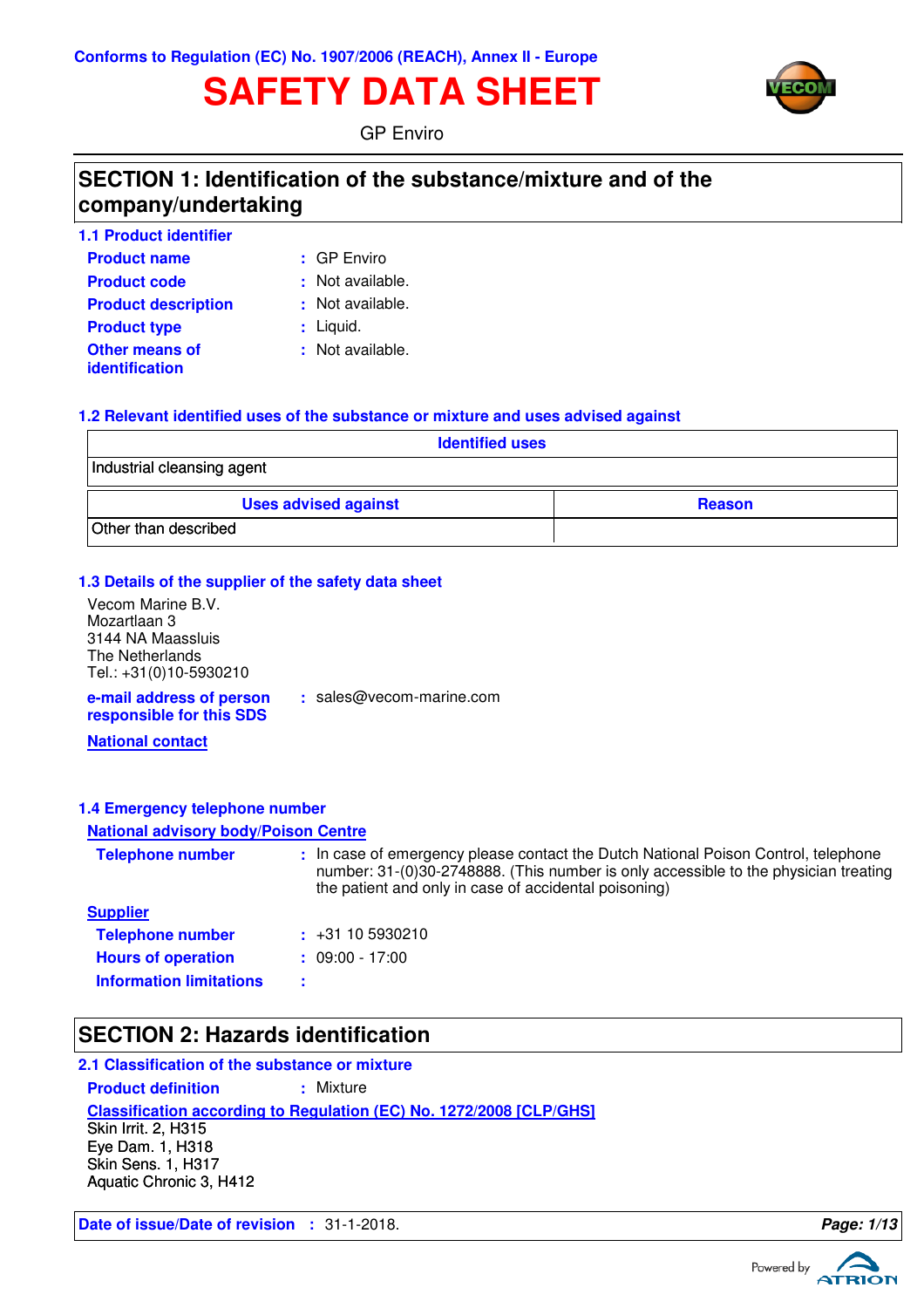## **SECTION 2: Hazards identification**

| <b>Ingredients of unknown</b><br>toxicity | : Percentage of the mixture consisting of ingredient(s) of unknown toxicity: 1,3%                  |
|-------------------------------------------|----------------------------------------------------------------------------------------------------|
|                                           | <b>Classification according to Directive 1999/45/EC [DPD]</b>                                      |
|                                           | The product is classified as dangerous according to Directive 1999/45/EC and its amendments.       |
| <b>Classification</b>                     | $:$ Xi; R36<br>R43<br>R52/53                                                                       |
| <b>Human health hazards</b>               | : Irritating to eyes. May cause sensitisation by skin contact.                                     |
| <b>Environmental hazards</b>              | : Harmful to aguatic organisms, may cause long-term adverse effects in the aguatic<br>environment. |

See Section 11 for more detailed information on health effects and symptoms. See Section 16 for the full text of the R phrases or H statements declared above.

| <b>2.2 Label elements</b>                                            |                                                                                                                                                                                                                                                                                                                                                                   |
|----------------------------------------------------------------------|-------------------------------------------------------------------------------------------------------------------------------------------------------------------------------------------------------------------------------------------------------------------------------------------------------------------------------------------------------------------|
| <b>Hazard pictograms</b>                                             |                                                                                                                                                                                                                                                                                                                                                                   |
| <b>Signal word</b>                                                   | : Danger                                                                                                                                                                                                                                                                                                                                                          |
| <b>Hazard statements</b>                                             | : Causes skin irritation.<br>Causes serious eye damage.<br>May cause an allergic skin reaction.<br>Harmful to aquatic life with long lasting effects.                                                                                                                                                                                                             |
| <b>Precautionary statements</b>                                      |                                                                                                                                                                                                                                                                                                                                                                   |
| <b>Prevention</b>                                                    | : Wash hands thoroughly after handling. Wear protective gloves/protective<br>clothing/eye protection/face protection. Avoid breathing<br>dust/fume/gas/mist/vapours/spray. Contaminated work clothing should not be<br>allowed out of the workplace. Avoid release to the environment.                                                                            |
| <b>Response</b>                                                      | : IF IN EYES: Rinse cautiously with water for several minutes. Remove contact<br>lenses, if present and easy to do. Continue rinsing. Immediately call a POISON<br>CENTER or physician. IF ON SKIN (or hair): Wash with plenty of soap and water. If<br>skin irritation or rash occurs: Get medical advice/attention. Wash contaminated<br>clothing before reuse. |
| <b>Storage</b>                                                       | : Not applicable.                                                                                                                                                                                                                                                                                                                                                 |
| <b>Disposal</b>                                                      | : Dispose of contents and container in accordance with all local, regional, national and<br>international regulations.                                                                                                                                                                                                                                            |
| <b>Hazardous ingredients</b>                                         | : Isotridecanol, ethoxylated<br>(R)-p-mentha-1,8-diene<br>Benzenesulfonic acid, mono-C10-16-alkyl derivs., compds. with ethanolamine                                                                                                                                                                                                                              |
| <b>Supplemental label</b><br>elements                                | : Not applicable.                                                                                                                                                                                                                                                                                                                                                 |
| <b>Special packaging requirements</b>                                |                                                                                                                                                                                                                                                                                                                                                                   |
| <b>Containers to be fitted</b><br>with child-resistant<br>fastenings | : Not applicable.                                                                                                                                                                                                                                                                                                                                                 |
| Tactile warning of danger : Not applicable.                          |                                                                                                                                                                                                                                                                                                                                                                   |
| <b>2.3 Other hazards</b>                                             |                                                                                                                                                                                                                                                                                                                                                                   |
| Other hazards which do<br>not result in classification               | : Not available.                                                                                                                                                                                                                                                                                                                                                  |

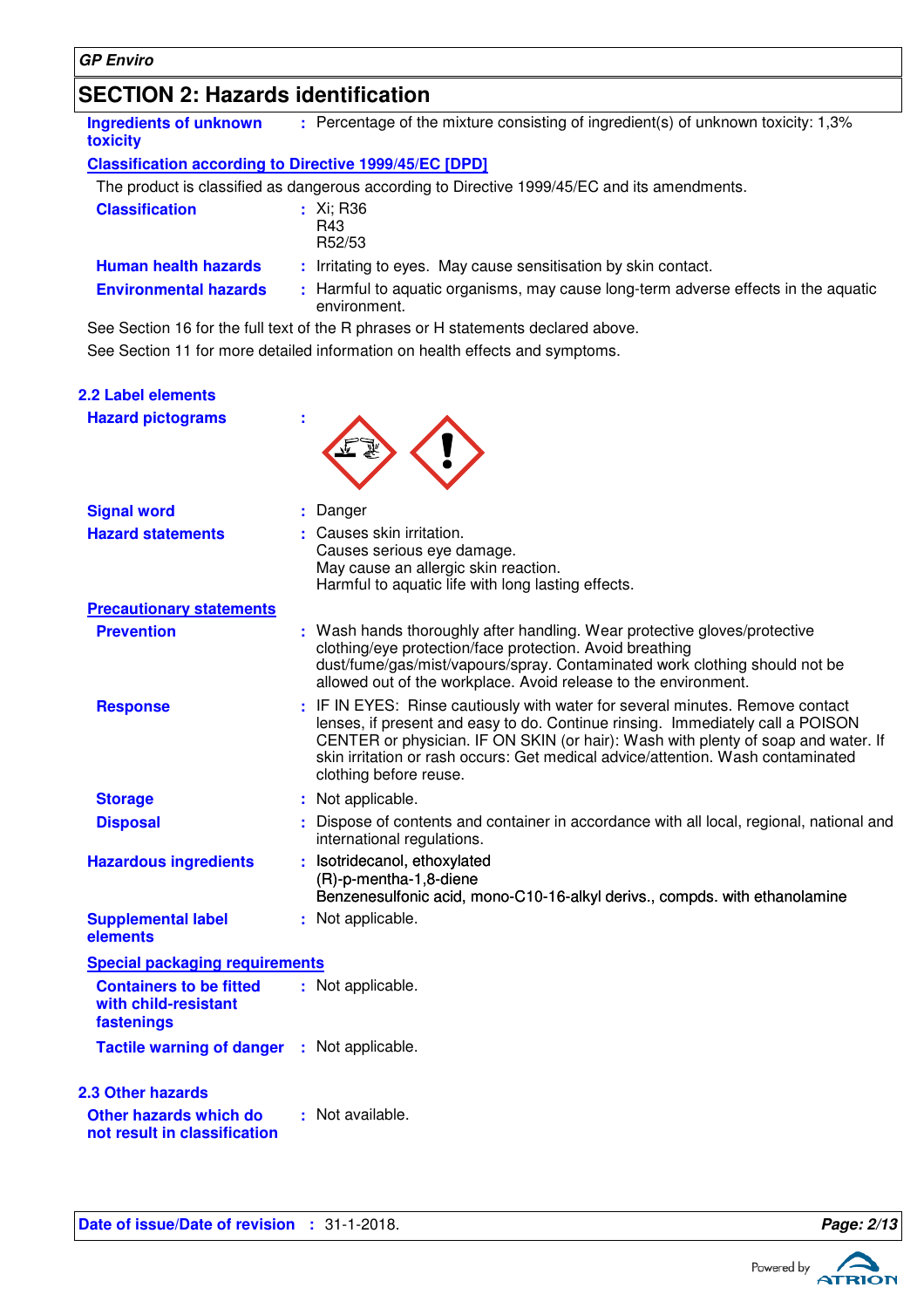## **SECTION 3: Composition/information on ingredients**

| <b>Substance/mixture</b>                                                            | : Mixture                                                                                      |                    |                                                                             |                                                                                                                                                       |                |
|-------------------------------------------------------------------------------------|------------------------------------------------------------------------------------------------|--------------------|-----------------------------------------------------------------------------|-------------------------------------------------------------------------------------------------------------------------------------------------------|----------------|
|                                                                                     |                                                                                                |                    | <b>Classification</b>                                                       |                                                                                                                                                       |                |
| <b>Product/ingredient</b><br>name                                                   | <b>Identifiers</b>                                                                             | $\%$               | 67/548/EEC                                                                  | <b>Regulation (EC) No.</b><br>1272/2008 [CLP]                                                                                                         | <b>Type</b>    |
| Isotridecanol,<br>ethoxylated<br>2-butoxyethanol                                    | EC: 500-027-2<br>CAS: 9043-30-5<br>$EC: 203-905-0$<br>CAS: 111-76-2<br>Index: 603-014-00-0     | $5 - 7$<br>$1 - 3$ | Xn; R22<br>Xi; R41<br>Xn; R20/21/22<br>Xi; R36/38                           | Acute Tox. 4, H302<br>Eye Dam. 1, H318<br>Acute Tox. 4, H302<br>Acute Tox. 4, H312<br>Acute Tox. 4, H332<br>Skin Irrit. 2, H315<br>Eye Irrit. 2, H319 | [1]<br>[1] [2] |
| $(R)-p$ -mentha-1,8-<br>diene                                                       | <b>REACH #: 01-</b><br>2119529223-47<br>EC: 227-813-5<br>CAS: 5989-27-5<br>Index: 601-029-00-7 | $1 - 2,5$          | R <sub>10</sub><br>Xi; R38<br>R43<br>N; R50/53                              | Flam. Liq. 3, H226<br>Skin Irrit. 2, H315<br><b>Skin Sens. 1, H317</b><br>Asp. Tox. 1, H304<br>Aquatic Acute 1, H400<br>Aquatic Chronic 1, H410       | [1]            |
| Benzenesulfonic acid,<br>mono-C10-16-alkyl<br>derivs., compds. with<br>ethanolamine | EC: 272-734-1<br>CAS: 68910-32-7                                                               | $1 - 3$            | Xn; R22<br>Xi; R41, R38                                                     | Skin Corr. 1A, H314<br>Eye Dam. 1, H318<br>Aquatic Chronic 3, H412                                                                                    | [1]            |
|                                                                                     |                                                                                                |                    | See Section 16 for<br>the full text of the R-<br>phrases declared<br>above. | See Section 16 for the<br>full text of the H<br>statements declared<br>above.                                                                         |                |

There are no additional ingredients present which, within the current knowledge of the supplier and in the concentrations applicable, are classified as hazardous to health or the environment, are PBTs or vPvBs or have been assigned a workplace exposure limit and hence require reporting in this section.

#### Type

[1] Substance classified with a health or environmental hazard

[2] Substance with a workplace exposure limit

[3] Substance meets the criteria for PBT according to Regulation (EC) No. 1907/2006, Annex XIII

[4] Substance meets the criteria for vPvB according to Regulation (EC) No. 1907/2006, Annex XIII

Occupational exposure limits, if available, are listed in Section 8.

## **SECTION 4: First aid measures**

#### **4.1 Description of first aid measures**

| <b>General</b>      | : In all cases of doubt, or when symptoms persist, seek medical attention. Never give<br>anything by mouth to an unconscious person. If unconscious, place in recovery<br>position and seek medical advice. |
|---------------------|-------------------------------------------------------------------------------------------------------------------------------------------------------------------------------------------------------------|
| Eye contact         | : Check for and remove any contact lenses. Immediately flush eyes with running water<br>for at least 15 minutes, keeping eyelids open. Seek immediate medical attention.                                    |
| <b>Inhalation</b>   | : Remove to fresh air. Keep person warm and at rest. If not breathing, if breathing is<br>irregular or if respiratory arrest occurs, provide artificial respiration or oxygen by<br>trained personnel.      |
| <b>Skin contact</b> | : Remove contaminated clothing and shoes. Wash skin thoroughly with soap and<br>water or use recognised skin cleanser. Do NOT use solvents or thinners.                                                     |
| <b>Ingestion</b>    | : If swallowed, seek medical advice immediately and show the container or label.<br>Keep person warm and at rest. Do not induce vomiting.                                                                   |

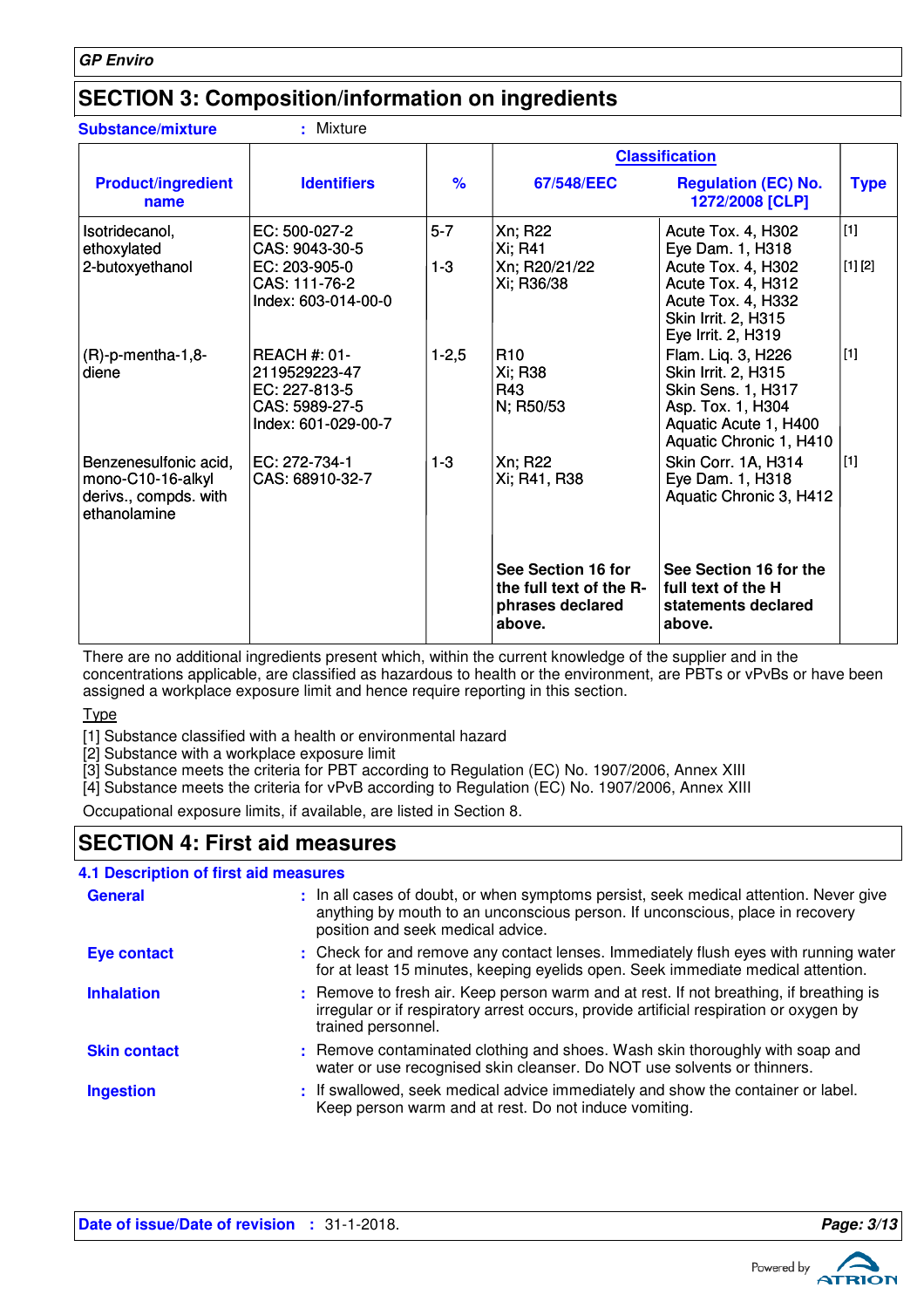## **SECTION 4: First aid measures**

#### **4.2 Most important symptoms and effects, both acute and delayed**

There are no data available on the preparation itself. The preparation has been assessed following the conventional method of the Dangerous Preparations Directive 1999/45/EC and classified for toxicological hazards accordingly. See sections 3 and 15 for details.

Exposure to component solvent vapour concentrations in excess of the stated occupational exposure limit may result in adverse health effects such as mucous membrane and respiratory system irritation and adverse effects on the kidneys, liver and central nervous system. Symptoms and signs include headache, dizziness, fatigue, muscular weakness, drowsiness and, in extreme cases, loss of consciousness.

Solvents may cause some of the above effects by absorption through the skin. Repeated or prolonged contact with the preparation may cause removal of natural fat from the skin, resulting in non-allergic contact dermatitis and absorption through the skin.

If splashed in the eyes, the liquid may cause irritation and reversible damage.

Ingestion may cause nausea, diarrhea and vomiting.

This takes into account, where known, delayed and immediate effects and also chronic effects of components from short-term and long-term exposure by oral, inhalation and dermal routes of exposure and eye contact.

Contains (R)-p-mentha-1,8-diene. May produce an allergic reaction.

#### **4.3 Indication of any immediate medical attention and special treatment needed**

| <b>Notes to physician</b>  | In case of inhalation of decomposition products in a fire, symptoms may be delayed.<br>The exposed person may need to be kept under medical surveillance for 48 hours. |
|----------------------------|------------------------------------------------------------------------------------------------------------------------------------------------------------------------|
| <b>Specific treatments</b> | No specific treatment.                                                                                                                                                 |

See toxicological information (Section 11)

## **SECTION 5: Firefighting measures**

| 5.1 Extinguishing media                                   |                                                                                                                              |
|-----------------------------------------------------------|------------------------------------------------------------------------------------------------------------------------------|
| <b>Suitable extinguishing</b><br>media                    | $:$ Recommended: alcohol-resistant foam, $CO2$ , powders, water spray.                                                       |
| <b>Unsuitable extinguishing</b><br>media                  | : Do not use water jet.                                                                                                      |
| 5.2 Special hazards arising from the substance or mixture |                                                                                                                              |
| <b>Hazards from the</b><br>substance or mixture           | : Fire will produce dense black smoke. Exposure to decomposition products may<br>cause a health hazard.                      |
| <b>Hazardous thermal</b><br>decomposition products        | : Decomposition products may include the following materials: carbon monoxide,<br>carbon dioxide, smoke, oxides of nitrogen. |
| 5.3 Advice for firefighters                               |                                                                                                                              |
| <b>Special protective actions</b><br>for fire-fighters    | : Cool closed containers exposed to fire with water. Do not release runoff from fire to<br>drains or watercourses.           |
| <b>Special protective</b><br>equipment for fire-fighters  | : Appropriate breathing apparatus may be required.                                                                           |

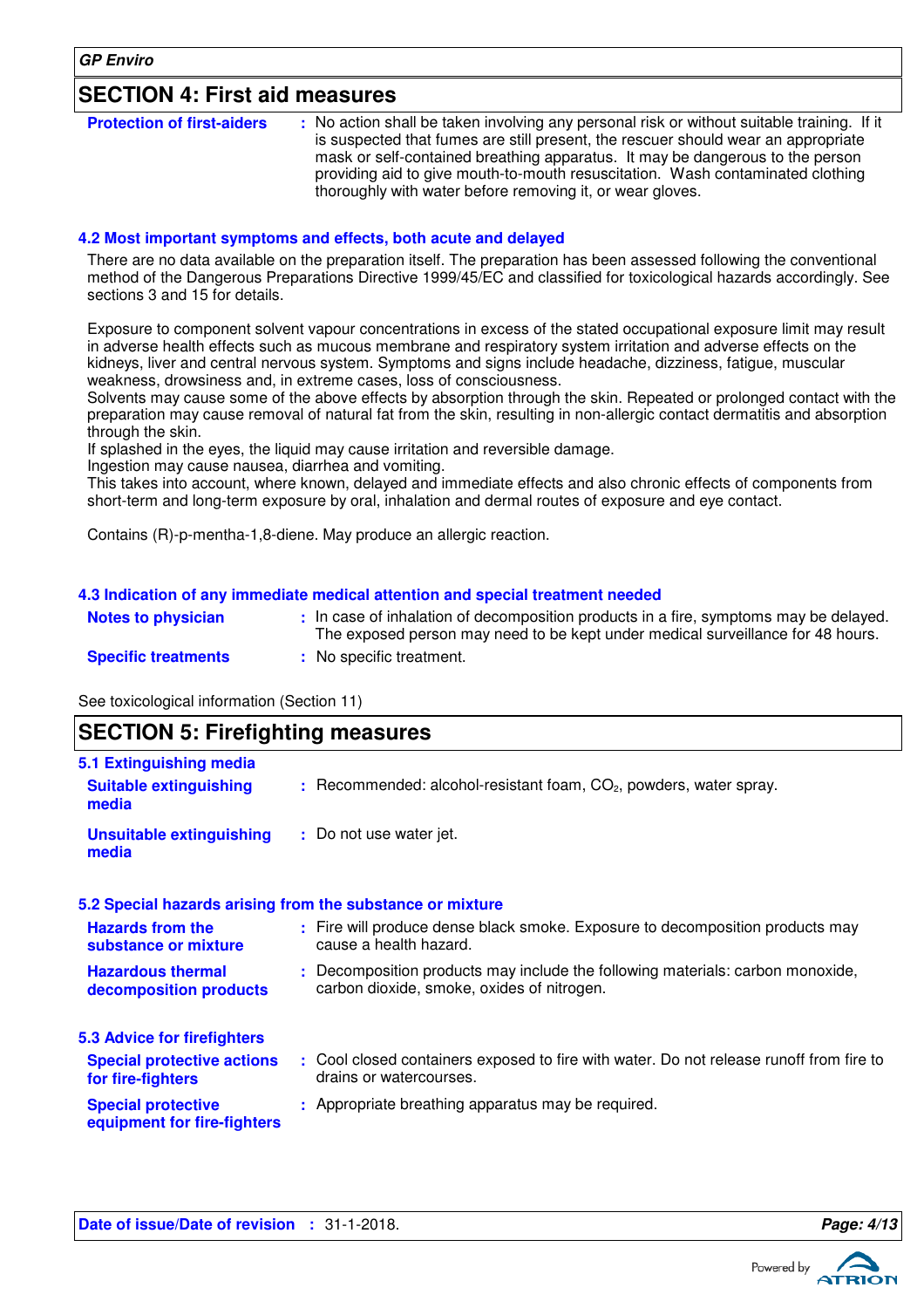## **SECTION 6: Accidental release measures**

|                                                                        | 6.1 Personal precautions, protective equipment and emergency procedures                                                                                                                                                                                                            |
|------------------------------------------------------------------------|------------------------------------------------------------------------------------------------------------------------------------------------------------------------------------------------------------------------------------------------------------------------------------|
| For non-emergency<br>personnel                                         | : Exclude sources of ignition and ventilate the area. Avoid breathing vapour or mist.<br>Refer to protective measures listed in sections 7 and 8.                                                                                                                                  |
| For emergency responders                                               | : If specialised clothing is required to deal with the spillage, take note of any<br>information in Section 8 on suitable and unsuitable materials. See also the<br>information in "For non-emergency personnel".                                                                  |
| <b>6.2 Environmental</b><br>precautions                                | : Do not allow to enter drains or watercourses. If the product contaminates lakes,<br>rivers, or sewers, inform the appropriate authorities in accordance with local<br>regulations.                                                                                               |
| <b>6.3 Methods and materials</b><br>for containment and<br>cleaning up | : Contain and collect spillage with non-combustible, absorbent material e.g. sand,<br>earth, vermiculite or diatomaceous earth and place in container for disposal<br>according to local regulations (see section 13). Preferably clean with a detergent.<br>Avoid using solvents. |
| 6.4 Reference to other<br><b>sections</b>                              | : See Section 1 for emergency contact information.<br>See Section 8 for information on appropriate personal protective equipment.<br>See Section 13 for additional waste treatment information.                                                                                    |

## **SECTION 7: Handling and storage**

The information in this section contains generic advice and guidance. The list of Identified Uses in Section 1 should be consulted for any available use-specific information provided in the Exposure Scenario(s).

| <b>7.1 Precautions for safe</b><br>handling                                   | : Prevent the creation of flammable or explosive concentrations of vapours in air and<br>avoid vapour concentrations higher than the occupational exposure limits.<br>In addition, the product should only be used in areas from which all naked lights and<br>other sources of ignition have been excluded. Electrical equipment should be<br>protected to the appropriate standard.<br>To dissipate static electricity during transfer, earth drum and connect to receiving<br>container with bonding strap. Operators should wear antistatic footwear and clothing<br>and floors should be of the conducting type.<br>Keep away from heat, sparks and flame. No sparking tools should be used.<br>Avoid contact with skin and eyes. Avoid the inhalation of dust, particulates, spray or<br>mist arising from the application of this preparation. Avoid inhalation of dust from<br>sanding.<br>Eating, drinking and smoking should be prohibited in areas where this material is<br>handled, stored and processed.<br>Put on appropriate personal protective equipment (see Section 8).<br>Never use pressure to empty. Container is not a pressure vessel.<br>Always keep in containers made from the same material as the original one.<br>Comply with the health and safety at work laws.<br>Information on fire and explosion protection<br>Vapours are heavier than air and may spread along floors. Vapours may form<br>explosive mixtures with air. |            |
|-------------------------------------------------------------------------------|----------------------------------------------------------------------------------------------------------------------------------------------------------------------------------------------------------------------------------------------------------------------------------------------------------------------------------------------------------------------------------------------------------------------------------------------------------------------------------------------------------------------------------------------------------------------------------------------------------------------------------------------------------------------------------------------------------------------------------------------------------------------------------------------------------------------------------------------------------------------------------------------------------------------------------------------------------------------------------------------------------------------------------------------------------------------------------------------------------------------------------------------------------------------------------------------------------------------------------------------------------------------------------------------------------------------------------------------------------------------------------------------------------------------------------------------------------------|------------|
| <b>7.2 Conditions for safe</b><br>storage, including any<br>incompatibilities | : Store in accordance with local regulations.<br>Notes on joint storage<br>Keep away from: oxidising agents, strong alkalis, strong acids.<br>Additional information on storage conditions<br>Observe label precautions. Store in a dry, cool and well-ventilated area. Keep away<br>from heat and direct sunlight. Keep away from sources of ignition. No smoking.<br>Prevent unauthorised access. Containers that have been opened must be carefully<br>resealed and kept upright to prevent leakage.                                                                                                                                                                                                                                                                                                                                                                                                                                                                                                                                                                                                                                                                                                                                                                                                                                                                                                                                                        |            |
| 7.3 Specific end use(s)<br><b>Recommendations</b>                             | : Not available.                                                                                                                                                                                                                                                                                                                                                                                                                                                                                                                                                                                                                                                                                                                                                                                                                                                                                                                                                                                                                                                                                                                                                                                                                                                                                                                                                                                                                                               |            |
| Date of issue/Date of revision : 31-1-2018.                                   |                                                                                                                                                                                                                                                                                                                                                                                                                                                                                                                                                                                                                                                                                                                                                                                                                                                                                                                                                                                                                                                                                                                                                                                                                                                                                                                                                                                                                                                                | Page: 5/13 |

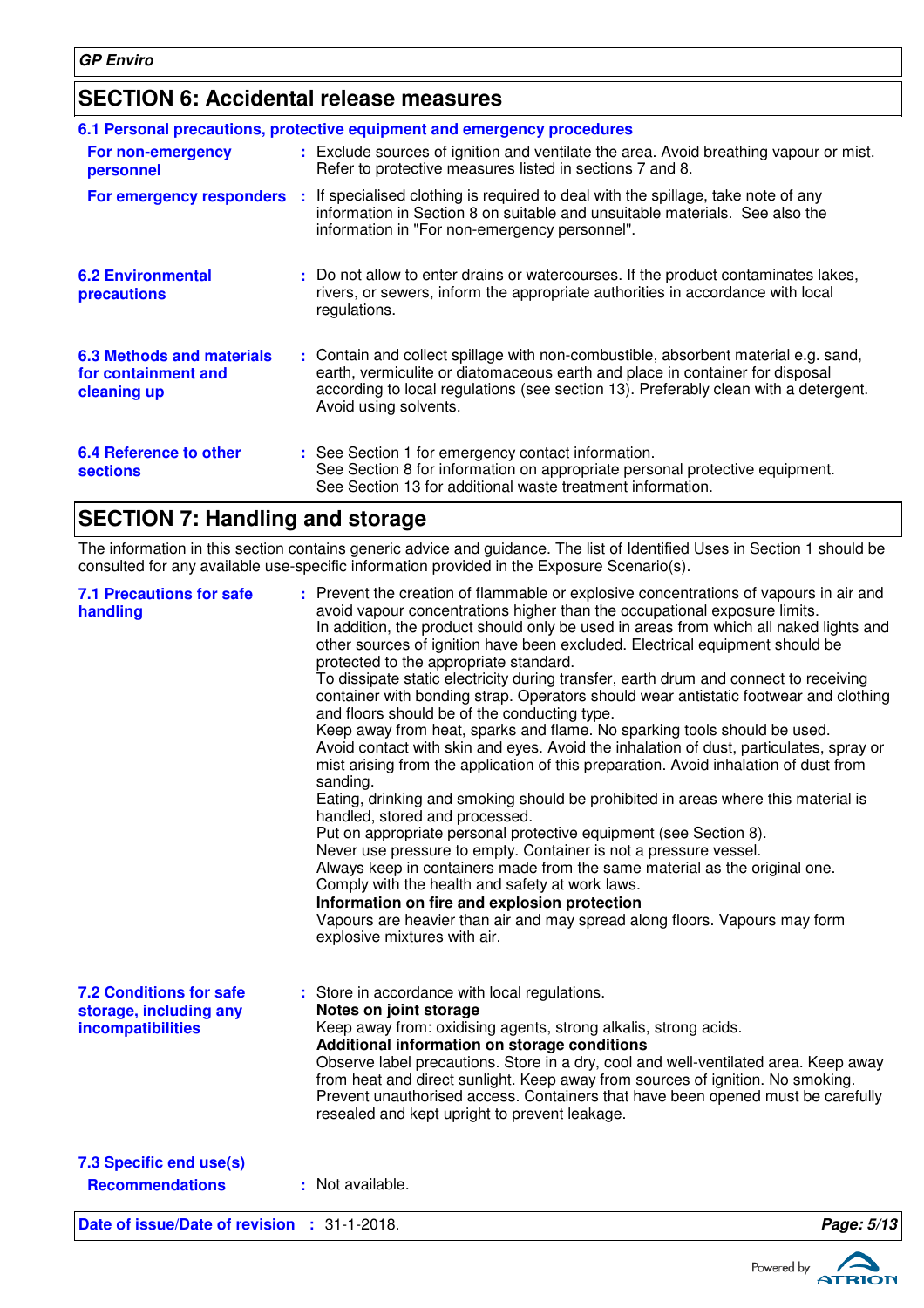## **SECTION 7: Handling and storage**

**Industrial sector specific : solutions** : Not available.

## **SECTION 8: Exposure controls/personal protection**

The information in this section contains generic advice and guidance. The list of Identified Uses in Section 1 should be consulted for any available use-specific information provided in the Exposure Scenario(s).

#### **8.1 Control parameters**

#### **Occupational exposure limits**

| <b>Product/ingredient name</b>                               |             | <b>Exposure limit values</b>                                                                                                                                                                                                                                                                                                                                                                                                                                                                                  |  |  |
|--------------------------------------------------------------|-------------|---------------------------------------------------------------------------------------------------------------------------------------------------------------------------------------------------------------------------------------------------------------------------------------------------------------------------------------------------------------------------------------------------------------------------------------------------------------------------------------------------------------|--|--|
| 2-butoxyethanol                                              |             | EU OEL (Europe, 12/2009). Absorbed through skin. Notes: list<br>of indicative occupational exposure limit values<br>STEL: 246 mg/m <sup>3</sup> 15 minute(s).<br>STEL: 50 ppm 15 minute(s).<br>TWA: 98 mg/m <sup>3</sup> 8 hour(s).<br>TWA: 20 ppm $8$ hour(s).                                                                                                                                                                                                                                               |  |  |
| <b>Recommended monitoring</b><br>procedures                  | substances. | : If this product contains ingredients with exposure limits, personal, workplace<br>atmosphere or biological monitoring may be required to determine the effectiveness<br>of the ventilation or other control measures and/or the necessity to use respiratory<br>protective equipment. Reference should be made to European Standard EN 689 for<br>methods for the assessment of exposure by inhalation to chemical agents and<br>national guidance documents for methods for the determination of hazardous |  |  |
| <b>Derived effect levels</b><br>No DELs available.           |             |                                                                                                                                                                                                                                                                                                                                                                                                                                                                                                               |  |  |
| <b>Predicted effect concentrations</b><br>No PECs available. |             |                                                                                                                                                                                                                                                                                                                                                                                                                                                                                                               |  |  |
| <b>8.2 Exposure controls</b>                                 |             |                                                                                                                                                                                                                                                                                                                                                                                                                                                                                                               |  |  |
| <b>Appropriate engineering</b><br>controls                   |             | : Provide adequate ventilation. Where reasonably practicable, this should be achieved<br>by the use of local exhaust ventilation and good general extraction. If these are not<br>sufficient to maintain concentrations of particulates and solvent vapours below the<br>OEL, suitable respiratory protection must be worn.                                                                                                                                                                                   |  |  |
| <b>Individual protection measures</b>                        |             |                                                                                                                                                                                                                                                                                                                                                                                                                                                                                                               |  |  |
| <b>Hygiene measures</b>                                      |             | : Wash hands, forearms and face thoroughly after handling chemical products, before<br>eating, smoking and using the lavatory and at the end of the working period.<br>Appropriate techniques should be used to remove potentially contaminated clothing.<br>Contaminated work clothing should not be allowed out of the workplace. Wash<br>contaminated clothing before reusing. Ensure that eyewash stations and safety<br>showers are close to the workstation location.                                   |  |  |
| <b>Eye/face protection</b>                                   |             | : Wear safety glasses with side protection in accordance with EN 166.                                                                                                                                                                                                                                                                                                                                                                                                                                         |  |  |
| <b>Skin protection</b>                                       |             |                                                                                                                                                                                                                                                                                                                                                                                                                                                                                                               |  |  |
| <b>Hand protection</b>                                       |             | : Barrier creams may help to protect the exposed areas of the skin but should not be<br>applied once exposure has occurred.                                                                                                                                                                                                                                                                                                                                                                                   |  |  |
| <b>Gloves</b>                                                |             | : Wear suitable gloves tested to EN374. The quality of the chemical-resistant<br>protective gloves must be chosen as a function of the specific workplace<br>concentrations and quantity of hazardous substances.                                                                                                                                                                                                                                                                                             |  |  |
|                                                              |             | The recommendation for the type or types of glove to use when handling this product<br>is based on information from the following source:                                                                                                                                                                                                                                                                                                                                                                     |  |  |
|                                                              |             | The user must check that the final choice of type of glove selected for handling this<br>product is the most appropriate and takes into account the particular conditions of<br>use, as included in the user's risk assessment.                                                                                                                                                                                                                                                                               |  |  |





ATRIOI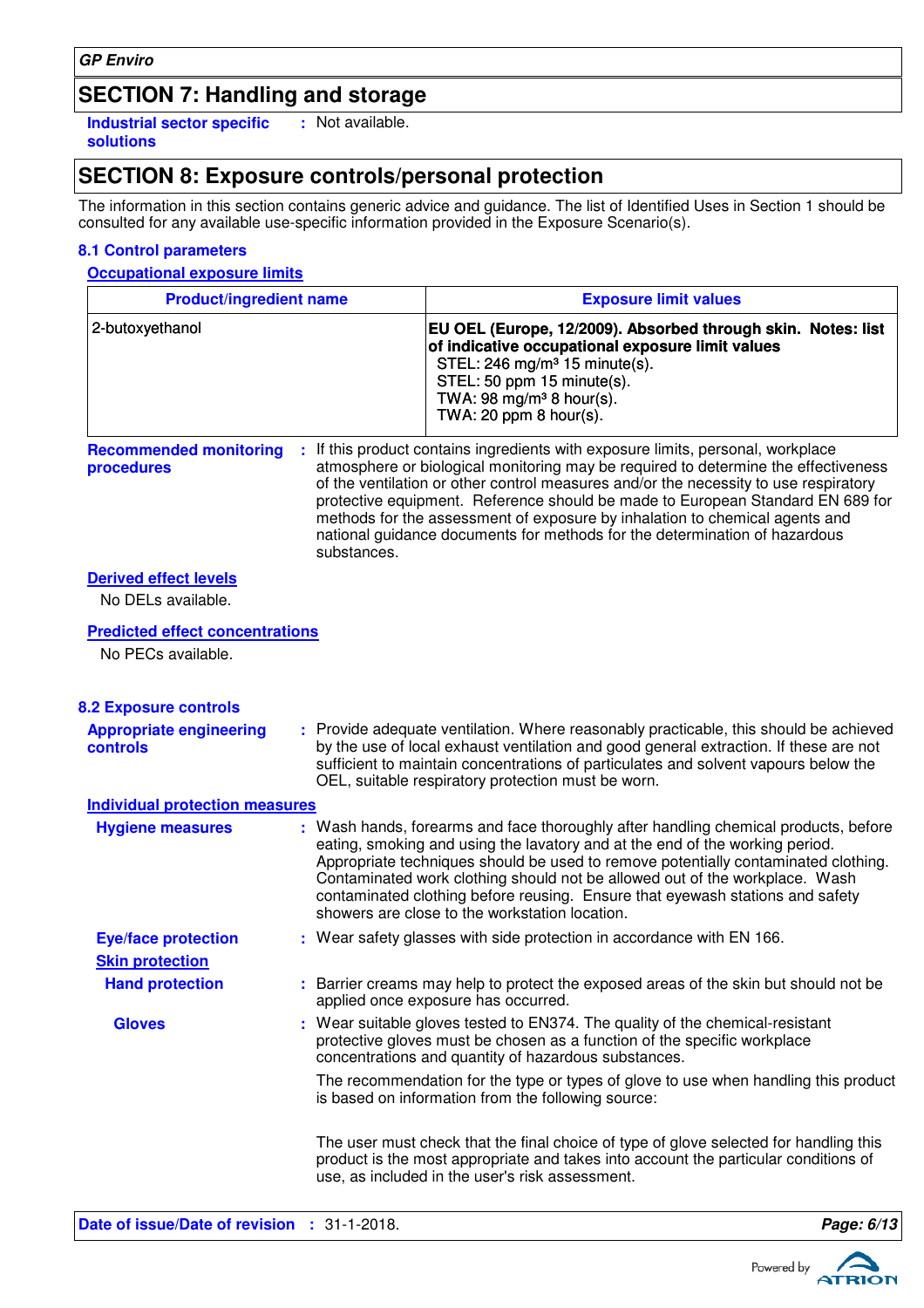### **GP Enviro**

## **SECTION 8: Exposure controls/personal protection**

| <b>Body protection</b>                    | : Personnel should wear antistatic clothing made of natural fibres or of high-<br>temperature-resistant synthetic fibres.                                                                                                 |
|-------------------------------------------|---------------------------------------------------------------------------------------------------------------------------------------------------------------------------------------------------------------------------|
| <b>Other skin protection</b>              | : Appropriate footwear and any additional skin protection measures should be<br>selected based on the task being performed and the risks involved and should be<br>approved by a specialist before handling this product. |
| <b>Respiratory protection</b>             | : If workers are exposed to concentrations above the exposure limit, they must use<br>appropriate, certified respirators.                                                                                                 |
| <b>Environmental exposure</b><br>controls | : Do not allow to enter drains or watercourses.                                                                                                                                                                           |

## **SECTION 9: Physical and chemical properties**

| 9.1 Information on basic physical and chemical properties |                                                                        |
|-----------------------------------------------------------|------------------------------------------------------------------------|
| <b>Appearance</b>                                         |                                                                        |
| <b>Physical state</b>                                     | : Liquid.                                                              |
| <b>Colour</b>                                             | Colourless to light yellow.                                            |
| <b>Odour</b>                                              | Agreeable.                                                             |
| <b>Odour threshold</b>                                    | : Not available.                                                       |
| pH                                                        | : 10                                                                   |
| <b>Melting point/freezing point</b>                       | : Not available.                                                       |
| Initial boiling point and boiling<br>range                | : Not available.                                                       |
| <b>Flash point</b>                                        | : Closed cup: Not applicable.                                          |
| <b>Evaporation rate</b>                                   | : Not available.                                                       |
| <b>Flammability (solid, gas)</b>                          | : Not available.                                                       |
| <b>Burning time</b>                                       | Not applicable.                                                        |
| <b>Burning rate</b>                                       | Not applicable.                                                        |
| <b>Upper/lower flammability or</b><br>explosive limits    | : Not available.                                                       |
| <b>Vapour pressure</b>                                    | : Not available.                                                       |
| <b>Vapour density</b>                                     | Not available.                                                         |
| <b>Relative density</b>                                   | $: 0,98$ to 1                                                          |
| <b>Solubility(ies)</b>                                    | : Easily soluble in the following materials: cold water and hot water. |
| <b>Partition coefficient: n-</b><br>octanol/water         | : Not applicable.                                                      |
| <b>Auto-ignition temperature</b>                          | : Not available.                                                       |
| <b>Decomposition temperature</b>                          | : Not available.                                                       |
| <b>Viscosity</b>                                          | : Not available.                                                       |
| <b>Explosive properties</b>                               | Not available.                                                         |
| <b>Oxidising properties</b>                               | : Not available.                                                       |
|                                                           |                                                                        |

### **9.2 Other information**

No additional information.

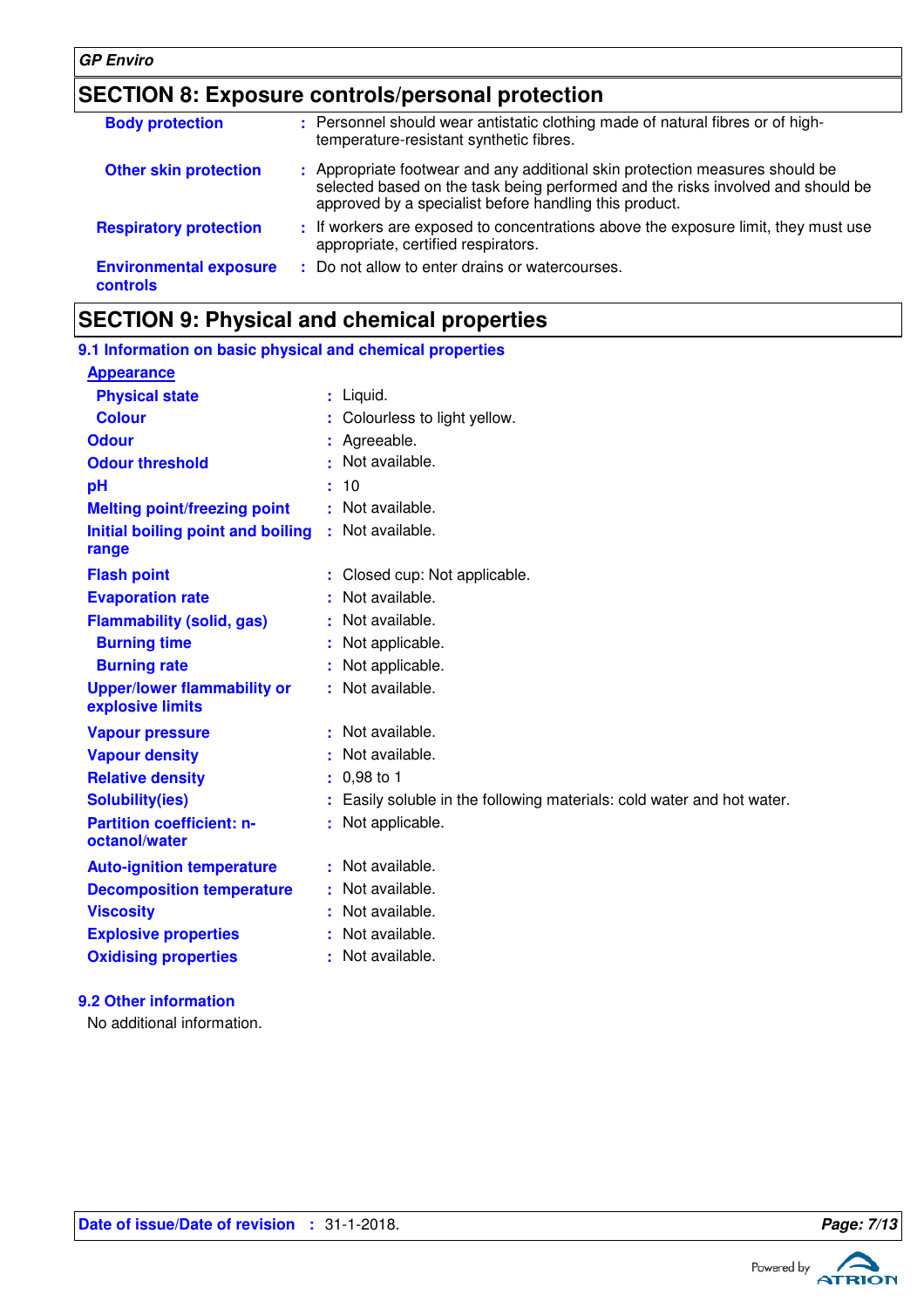| <b>SECTION 10: Stability and reactivity</b>     |  |                                                                                                                                     |  |
|-------------------------------------------------|--|-------------------------------------------------------------------------------------------------------------------------------------|--|
| <b>10.1 Reactivity</b>                          |  | : No specific test data related to reactivity available for this product or its ingredients.                                        |  |
| <b>10.2 Chemical stability</b>                  |  | : Stable under recommended storage and handling conditions (see section 7).                                                         |  |
| 10.3 Possibility of<br>hazardous reactions      |  | : Under normal conditions of storage and use, hazardous reactions will not occur.                                                   |  |
| <b>10.4 Conditions to avoid</b>                 |  | : When exposed to high temperatures may produce hazardous decomposition<br>products.                                                |  |
| 10.5 Incompatible materials                     |  | : Keep away from the following materials to prevent strong exothermic reactions:<br>oxidising agents, strong alkalis, strong acids. |  |
| <b>10.6 Hazardous</b><br>decomposition products |  | : Under normal conditions of storage and use, hazardous decomposition products<br>should not be produced.                           |  |

## **SECTION 11: Toxicological information**

### **11.1 Information on toxicological effects**

There are no data available on the preparation itself. The preparation has been assessed following the conventional method of the Dangerous Preparations Directive 1999/45/EC and classified for toxicological hazards accordingly. See sections 3 and 15 for details.

Exposure to component solvent vapour concentrations in excess of the stated occupational exposure limit may result in adverse health effects such as mucous membrane and respiratory system irritation and adverse effects on the kidneys, liver and central nervous system. Symptoms and signs include headache, dizziness, fatigue, muscular weakness, drowsiness and, in extreme cases, loss of consciousness.

Solvents may cause some of the above effects by absorption through the skin. Repeated or prolonged contact with the preparation may cause removal of natural fat from the skin, resulting in non-allergic contact dermatitis and absorption through the skin.

If splashed in the eyes, the liquid may cause irritation and reversible damage.

Ingestion may cause nausea, diarrhea and vomiting.

This takes into account, where known, delayed and immediate effects and also chronic effects of components from short-term and long-term exposure by oral, inhalation and dermal routes of exposure and eye contact.

Contains (R)-p-mentha-1,8-diene. May produce an allergic reaction.

| <b>Product/ingredient name</b>               | <b>Result</b>                           | <b>Species</b>       | <b>Dose</b>                                           | <b>Exposure</b> |
|----------------------------------------------|-----------------------------------------|----------------------|-------------------------------------------------------|-----------------|
| 2-butoxyethanol<br>$(R)-p$ -mentha-1,8-diene | LD50 Oral<br> LD50 Dermal<br>'LD50 Oral | Rat<br>Rabbit<br>Rat | $\frac{1470}{19}$ mg/kg<br> >5000 mg/kg<br>2000 mg/kg |                 |

**Conclusion/Summary :** Not available.

#### **Acute toxicity estimates**

**Acute toxicity**

| <b>Route</b>         | <b>ATE value</b> |
|----------------------|------------------|
| Oral                 | 6487,7 mg/kg     |
| Dermal               | 44176,7 mg/kg    |
| Inhalation (vapours) | 441,8 mg/l       |

**Irritation/Corrosion**

| <b>Product/ingredient name</b> | <b>Result</b>        | <b>Species</b> | Score I                  | <b>Exposure</b>                 | <b>Observation</b> |
|--------------------------------|----------------------|----------------|--------------------------|---------------------------------|--------------------|
| $(R)-p$ -mentha-1,8-diene      | Skin - Mild irritant | Rabbit         | $\overline{\phantom{0}}$ | 124 hours 10<br><b>IPercent</b> |                    |

| <b>Conclusion/Summary</b> | : Not available. |
|---------------------------|------------------|
| <b>Sensitisation</b>      |                  |

**Date of issue/Date of revision :** 31-1-2018. **Page: 8/13 Page: 8/13** 

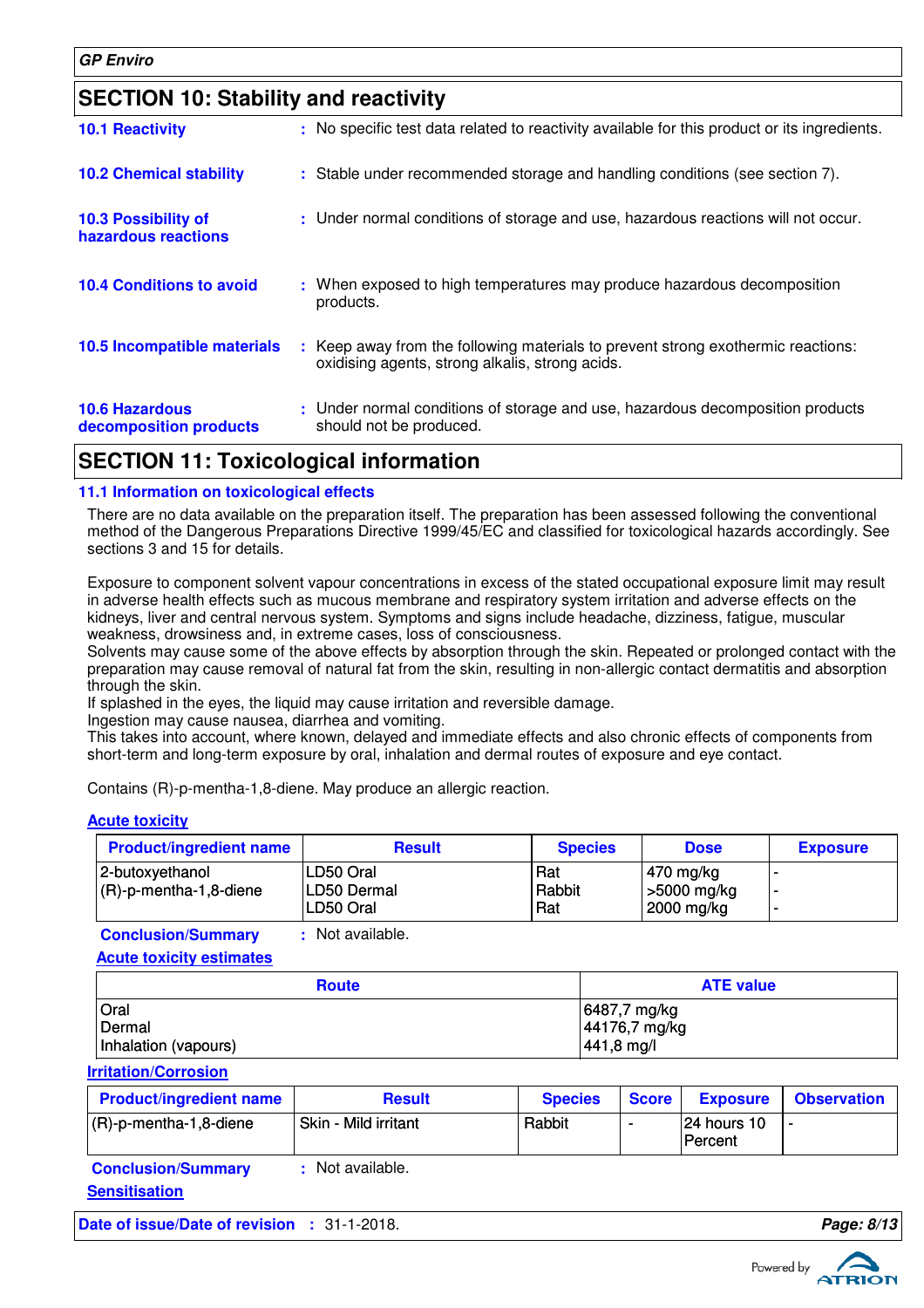#### **GP Enviro**

## **SECTION 11: Toxicological information**

| <b>Conclusion/Summary</b>                               | : Not available. |
|---------------------------------------------------------|------------------|
| <b>Mutagenicity</b>                                     |                  |
| <b>Conclusion/Summary</b>                               | : Not available. |
| <b>Carcinogenicity</b>                                  |                  |
| <b>Conclusion/Summary</b>                               | ≞ Not available. |
| <b>Reproductive toxicity</b>                            |                  |
| <b>Conclusion/Summary</b>                               | : Not available. |
| <b>Teratogenicity</b>                                   |                  |
| <b>Conclusion/Summary</b>                               | : Not available. |
| Specific target organ toxicity (single exposure)        |                  |
| Not available.                                          |                  |
| Specific target organ toxicity (repeated exposure)<br>. |                  |
|                                                         |                  |

Not available.

#### **Aspiration hazard**

| <b>Product/ingredient name</b> | <b>Result</b>                         |
|--------------------------------|---------------------------------------|
| $(R)-p$ -mentha-1,8-diene      | <b>ASPIRATION HAZARD - Category 1</b> |

#### **Other information :**

: Not available.

## **SECTION 12: Ecological information**

#### **12.1 Toxicity**

There are no data available on the preparation itself. Do not allow to enter drains or watercourses.

The preparation has been assessed following the conventional method of the Dangerous Preparations Directive 1999/45/EC and is classified for eco-toxicological properties accordingly. See Sections 3 and 15 for details.

| <b>Product/ingredient name</b> | <b>Result</b>                                                                  | <b>Species</b>                                                                        | <b>Exposure</b>      |
|--------------------------------|--------------------------------------------------------------------------------|---------------------------------------------------------------------------------------|----------------------|
| 2-butoxyethanol                | Acute EC50 >1000 mg/L Fresh water                                              | Daphnia - Daphnia magna - <24  48 hours<br>hours                                      |                      |
|                                | Acute LC50 800000 ug/L Marine water<br>Acute LC50 1250000 ug/L Marine<br>water | Crustaceans - Crangon crangon<br>Fish - Menidia beryllina - 40 to<br>$100 \text{ mm}$ | 48 hours<br>96 hours |
| $(R)-p$ -mentha-1,8-diene      | Acute EC50 0,36 mg/l                                                           | Daphnia                                                                               | 48 hours             |
| <b>Conclusion/Summary</b>      | : Not available.                                                               |                                                                                       |                      |

#### **12.2 Persistence and degradability**

| <b>Conclusion/Summary</b>                          | : Not available. |                   |                  |
|----------------------------------------------------|------------------|-------------------|------------------|
| <b>Product/ingredient name   Aquatic half-life</b> |                  | <b>Photolysis</b> | Biodegradability |
| $(R)-p$ -mentha-1,8-diene                          |                  | 80%; 28 day(s)    |                  |

#### **12.3 Bioaccumulative potential**

| <b>Product/ingredient name LogP</b> <sub>ow</sub> | <b>BCF</b> | <b>Potential</b> |
|---------------------------------------------------|------------|------------------|
| GP Enviro                                         |            | l low            |

### **12.4 Mobility in soil**

| <b>Soil/water partition</b> | : Not available. |
|-----------------------------|------------------|
| <b>coefficient (Koc)</b>    |                  |

**Date of issue/Date of revision :** 31-1-2018. **Page: 9/13**

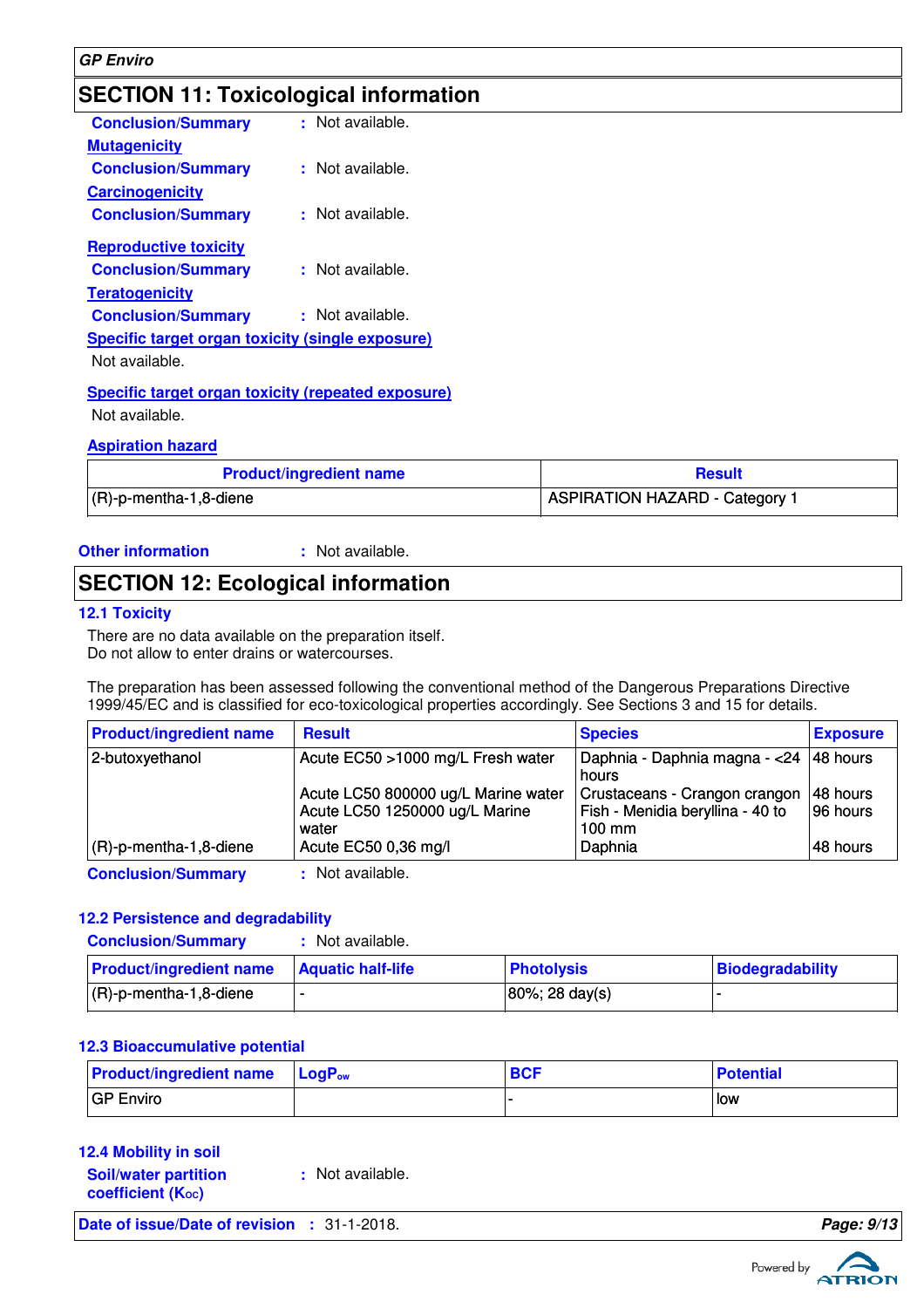### **GP Enviro**

## **SECTION 12: Ecological information**

**Mobility :** Not available.

### **12.5 Results of PBT and vPvB assessment**

| PBT | : Not applicable. |
|-----|-------------------|
|-----|-------------------|

**vPvB :** Not applicable.

**12.6 Other adverse effects** : No known significant effects or critical hazards.

## **SECTION 13: Disposal considerations**

The information in this section contains generic advice and guidance. The list of Identified Uses in Section 1 should be consulted for any available use-specific information provided in the Exposure Scenario(s).

Do not allow to enter drains or watercourses.

Dispose of according to all federal, state and local applicable regulations.

### **13.1 Waste treatment methods**

| <b>Product</b>             |                                                                                                                                                                                                                                                                                                                                                                                                                                                                                                                                                               |
|----------------------------|---------------------------------------------------------------------------------------------------------------------------------------------------------------------------------------------------------------------------------------------------------------------------------------------------------------------------------------------------------------------------------------------------------------------------------------------------------------------------------------------------------------------------------------------------------------|
| <b>Methods of disposal</b> | : The generation of waste should be avoided or minimised wherever possible.<br>Significant quantities of waste product residues should not be disposed of via the<br>foul sewer but processed in a suitable effluent treatment plant. Dispose of surplus<br>and non-recyclable products via a licensed waste disposal contractor. Disposal of<br>this product, solutions and any by-products should at all times comply with the<br>requirements of environmental protection and waste disposal legislation and any<br>regional local authority requirements. |
| <b>Hazardous waste</b>     | : The classification of the product may meet the criteria for a hazardous waste.                                                                                                                                                                                                                                                                                                                                                                                                                                                                              |
| <b>Packaging</b>           |                                                                                                                                                                                                                                                                                                                                                                                                                                                                                                                                                               |
| <b>Methods of disposal</b> | : The generation of waste should be avoided or minimised wherever possible. Waste<br>packaging should be recycled. Incineration or landfill should only be considered<br>when recycling is not feasible.                                                                                                                                                                                                                                                                                                                                                      |
| <b>Special precautions</b> | : This material and its container must be disposed of in a safe way. Care should be<br>taken when handling emptied containers that have not been cleaned or rinsed out.<br>Empty containers or liners may retain some product residues. Avoid dispersal of<br>spilt material and runoff and contact with soil, waterways, drains and sewers.                                                                                                                                                                                                                  |

## **SECTION 14: Transport information**

|                                           | <b>ADR/RID</b>     | <b>ADN/ADNR</b> | <b>IMDG</b>    | <b>IATA</b>    |
|-------------------------------------------|--------------------|-----------------|----------------|----------------|
| 14.1 UN number                            | Not regulated.     | Not regulated.  | Not regulated. | Not regulated. |
| 14.2 UN proper<br>shipping name           | $\overline{a}$     |                 |                |                |
| <b>14.3 Transport</b><br>hazard class(es) | $\overline{a}$     |                 |                |                |
| 14.4 Packing<br>group                     | -                  |                 |                |                |
| 14.5<br><b>Environmental</b><br>hazards   | No.                | No.             | No.            | No.            |
| Date of issue/Date of revision            | $: 31 - 1 - 2018.$ |                 |                | Page: 10/13    |

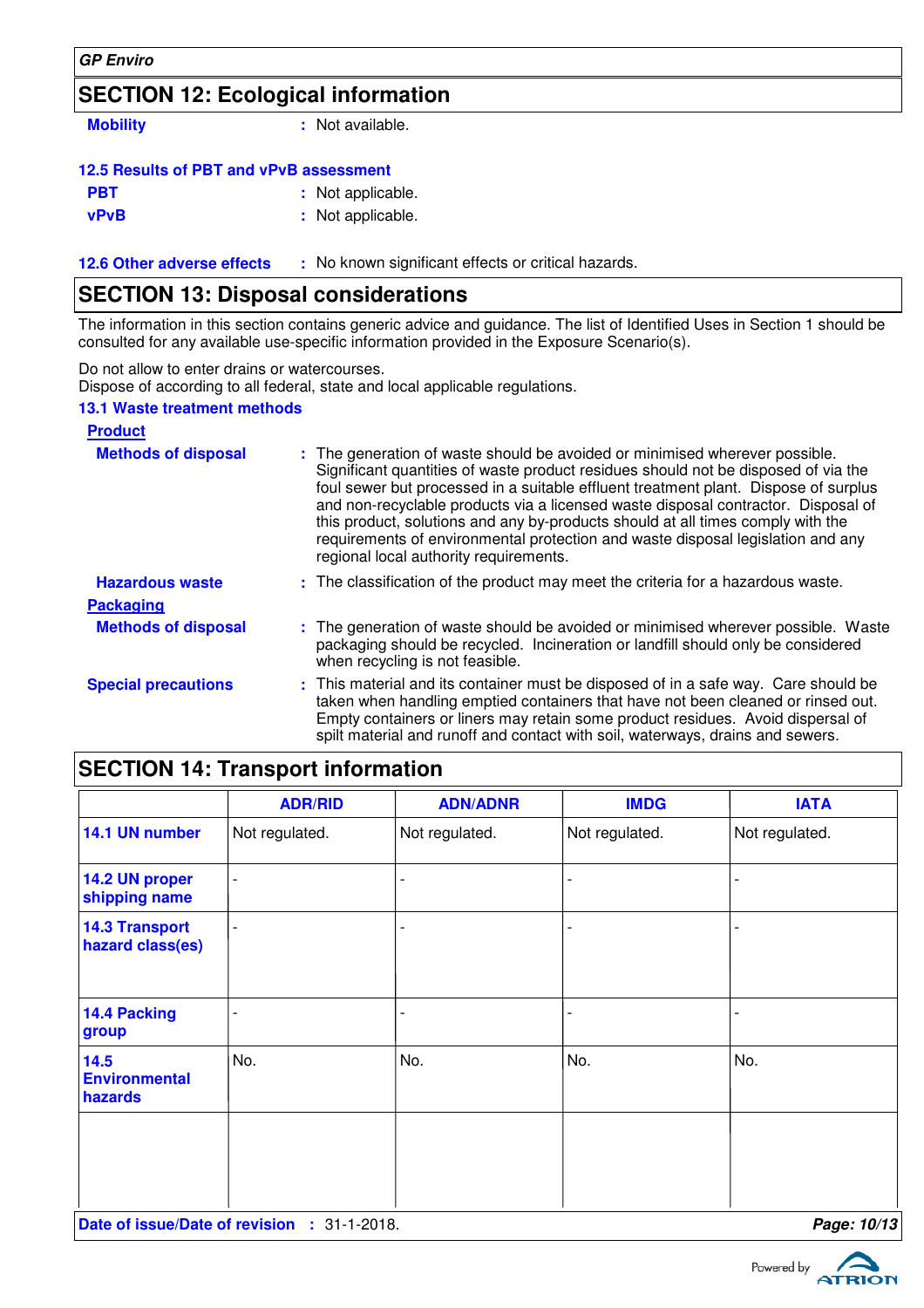## **SECTION 14: Transport information**

| 14.6 Special<br>precautions for<br><b>user</b> | <b>Transport within</b><br>user's premises:<br>always transport in<br>closed containers that<br>are upright and<br>secure. Ensure that<br>persons transporting<br>the product know what<br>to do in the event of an<br>accident or spillage. | <b>Transport within</b><br>user's premises:<br>always transport in<br>closed containers that<br>are upright and<br>secure. Ensure that<br>persons transporting<br>the product know what<br>to do in the event of an<br>accident or spillage. | <b>Transport within</b><br>user's premises:<br>always transport in<br>closed containers that<br>are upright and<br>secure. Ensure that<br>persons transporting<br>the product know what<br>accident or spillage. | <b>Transport within</b><br>user's premises:<br>always transport in<br>closed containers that<br>are upright and<br>secure. Ensure that<br>persons transporting<br>the product know what<br>to do in the event of an   to do in the event of an<br>accident or spillage. |
|------------------------------------------------|----------------------------------------------------------------------------------------------------------------------------------------------------------------------------------------------------------------------------------------------|----------------------------------------------------------------------------------------------------------------------------------------------------------------------------------------------------------------------------------------------|------------------------------------------------------------------------------------------------------------------------------------------------------------------------------------------------------------------|-------------------------------------------------------------------------------------------------------------------------------------------------------------------------------------------------------------------------------------------------------------------------|
| <b>Additional</b><br><b>linformation</b>       |                                                                                                                                                                                                                                              |                                                                                                                                                                                                                                              |                                                                                                                                                                                                                  |                                                                                                                                                                                                                                                                         |

**14.7 Transport in bulk according to Annex II of MARPOL 73/78 and the IBC Code**

**:** Not available.

## **SECTION 15: Regulatory information**

**15.1 Safety, health and environmental regulations/legislation specific for the substance or mixture**

| EU Regulation (EC) No. 1907/2006 (REACH)                                                                                                                                          |                                                                                                                                                                                                                                                                                                     |
|-----------------------------------------------------------------------------------------------------------------------------------------------------------------------------------|-----------------------------------------------------------------------------------------------------------------------------------------------------------------------------------------------------------------------------------------------------------------------------------------------------|
| Annex XIV - List of substances subject to authorisation                                                                                                                           |                                                                                                                                                                                                                                                                                                     |
| <b>Substances of very high concern</b>                                                                                                                                            |                                                                                                                                                                                                                                                                                                     |
| None of the components are listed.                                                                                                                                                |                                                                                                                                                                                                                                                                                                     |
| <b>Annex XVII - Restrictions : Not applicable.</b><br>on the manufacture,<br>placing on the market and<br>use of certain dangerous<br>substances, mixtures and<br><b>articles</b> |                                                                                                                                                                                                                                                                                                     |
| <b>Other EU regulations</b>                                                                                                                                                       |                                                                                                                                                                                                                                                                                                     |
| <b>VOC for Ready-for-Use</b><br><b>Mixture</b>                                                                                                                                    | : Not applicable.                                                                                                                                                                                                                                                                                   |
| <b>Europe inventory</b>                                                                                                                                                           | : All components are listed or exempted.                                                                                                                                                                                                                                                            |
| <b>Black List Chemicals</b>                                                                                                                                                       | : Not listed                                                                                                                                                                                                                                                                                        |
| <b>Priority List Chemicals</b>                                                                                                                                                    | : Not listed                                                                                                                                                                                                                                                                                        |
| <b>Integrated pollution</b><br>prevention and control<br>list (IPPC) - Air                                                                                                        | : Not listed                                                                                                                                                                                                                                                                                        |
| <b>Integrated pollution</b><br>prevention and control<br>list (IPPC) - Water                                                                                                      | : Not listed                                                                                                                                                                                                                                                                                        |
| <b>Industrial use</b>                                                                                                                                                             | : The information contained in this safety data sheet does not constitute the user's<br>own assessment of workplace risks, as required by other health and safety<br>legislation. The provisions of the national health and safety at work regulations apply<br>to the use of this product at work. |
| <b>International regulations</b>                                                                                                                                                  |                                                                                                                                                                                                                                                                                                     |
| <b>Chemical Weapons</b><br><b>Convention List Schedule I</b><br><b>Chemicals</b>                                                                                                  | : Not listed                                                                                                                                                                                                                                                                                        |

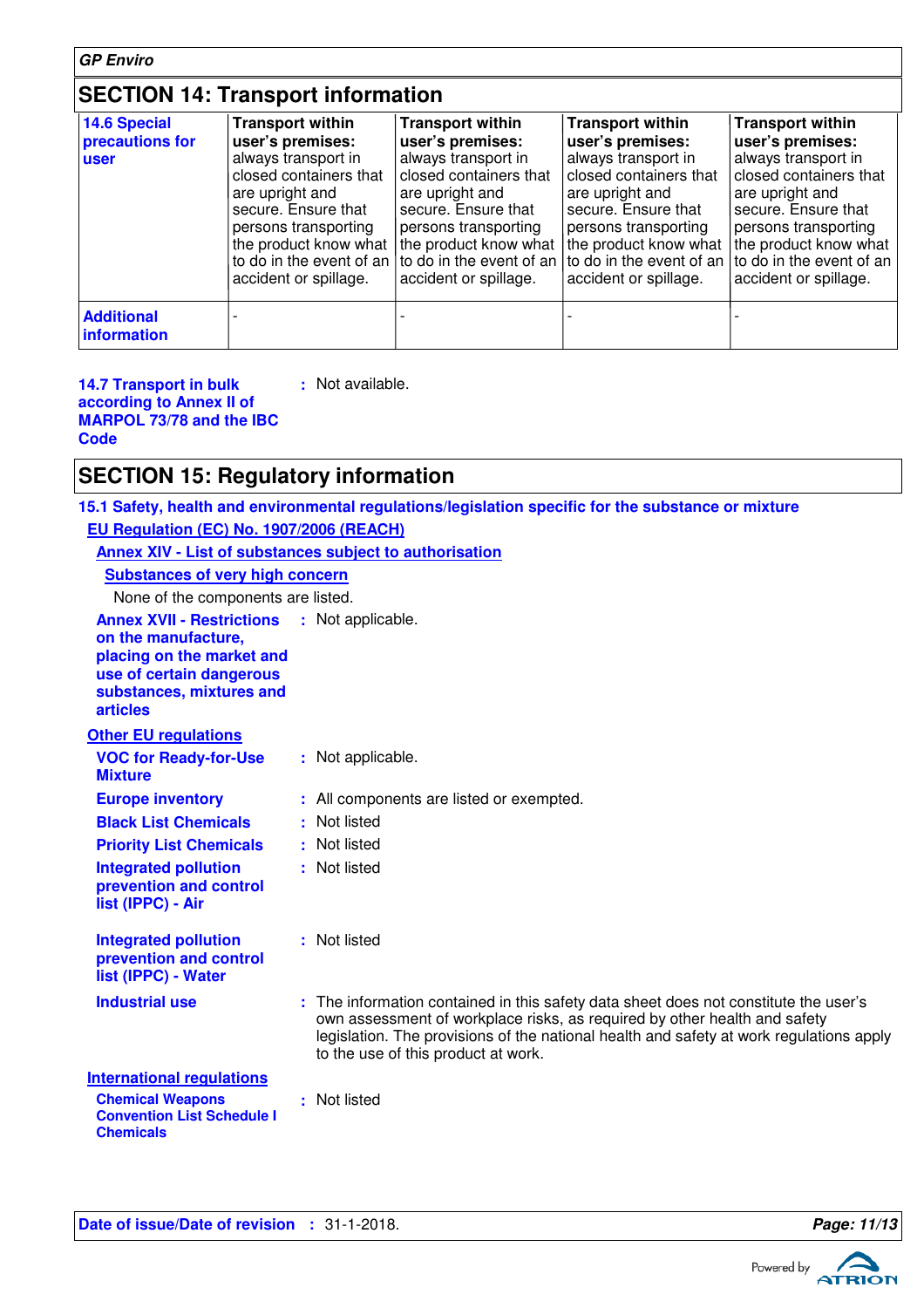## **SECTION 15: Regulatory information**

| <b>Chemical Weapons</b><br><b>Convention List Schedule II</b><br><b>Chemicals</b>  | : Not listed                                                                                    |
|------------------------------------------------------------------------------------|-------------------------------------------------------------------------------------------------|
| <b>Chemical Weapons</b><br><b>Convention List Schedule III</b><br><b>Chemicals</b> | : Not listed                                                                                    |
| <b>15.2 Chemical Safety</b><br>Assessment                                          | : This product contains substances for which Chemical Safety Assessments are still<br>required. |
| <b>SECTION 16: Other information</b>                                               |                                                                                                 |
| <b>CEPE code</b>                                                                   | $\pm$ 1                                                                                         |
|                                                                                    | $\nabla$ Indicates information that has changed from previously issued version.                 |
| <b>Abbreviations and</b>                                                           | $:$ ATE = Acute Toxicity Estimate                                                               |

**acronyms** CLP = Classification, Labelling and Packaging Regulation [Regulation (EC) No. 1272/2008] DNEL = Derived No Effect Level EUH statement = CLP-specific Hazard statement PNEC = Predicted No Effect Concentration RRN = REACH Registration Number

**Procedure used to derive the classification according to Regulation (EC) No. 1272/2008 [CLP/GHS]**

| <b>Classification</b>   | <b>Justification</b>      |  |
|-------------------------|---------------------------|--|
| Skin Irrit. 2, H315     | l Calculation method      |  |
| Eye Dam. 1, H318        | <b>Calculation method</b> |  |
| Skin Sens. 1, H317      | <b>Calculation method</b> |  |
| Aquatic Chronic 3, H412 | <b>Calculation method</b> |  |

| <b>Full text of abbreviated H</b><br><b>statements</b> | : H226<br>Flammable liquid and vapour.<br>Harmful if swallowed.<br>H302<br>H304<br>H312<br>Harmful in contact with skin.<br>H314<br>H315<br>Causes skin irritation.<br>H317<br>H318<br>Causes serious eye damage.<br>H319<br>Causes serious eye irritation.<br>Harmful if inhaled.<br>H332<br>H400<br>Very toxic to aquatic life.<br>H410<br>H412 | May be fatal if swallowed and enters airways.<br>Causes severe skin burns and eye damage.<br>May cause an allergic skin reaction.<br>Very toxic to aquatic life with long lasting effects.<br>Harmful to aquatic life with long lasting effects.                                                                                                                                                                                                                                                                                                                                                                                   |
|--------------------------------------------------------|---------------------------------------------------------------------------------------------------------------------------------------------------------------------------------------------------------------------------------------------------------------------------------------------------------------------------------------------------|------------------------------------------------------------------------------------------------------------------------------------------------------------------------------------------------------------------------------------------------------------------------------------------------------------------------------------------------------------------------------------------------------------------------------------------------------------------------------------------------------------------------------------------------------------------------------------------------------------------------------------|
| <b>Full text of classifications</b><br>[CLP/GHS]       | : Acute Tox. 4, H302<br>Acute Tox. 4, H312<br>Acute Tox. 4, H332<br>Aquatic Acute 1, H400<br>Aquatic Chronic 1, H410<br>Asp. Tox. 1, H304<br>Eye Dam. 1, H318<br>Eye Irrit. 2, H319<br>Flam. Lig. 3, H226<br>Skin Corr. 1A, H314<br>Skin Irrit. 2, H315<br>Skin Sens. 1, H317                                                                     | <b>ACUTE TOXICITY: ORAL - Category 4</b><br><b>ACUTE TOXICITY: SKIN - Category 4</b><br><b>ACUTE TOXICITY: INHALATION - Category 4</b><br><b>AQUATIC TOXICITY (ACUTE) - Category 1</b><br><b>AQUATIC TOXICITY (CHRONIC) - Category 1</b><br>Aquatic Chronic 3, H412 AQUATIC TOXICITY (CHRONIC) - Category 3<br><b>ASPIRATION HAZARD - Category 1</b><br>SERIOUS EYE DAMAGE/ EYE IRRITATION - Category 1<br>SERIOUS EYE DAMAGE/ EYE IRRITATION - Category 2<br><b>FLAMMABLE LIQUIDS - Category 3</b><br>SKIN CORROSION/IRRITATION - Category 1A<br>SKIN CORROSION/IRRITATION - Category 2<br><b>SKIN SENSITIZATION - Category 1</b> |